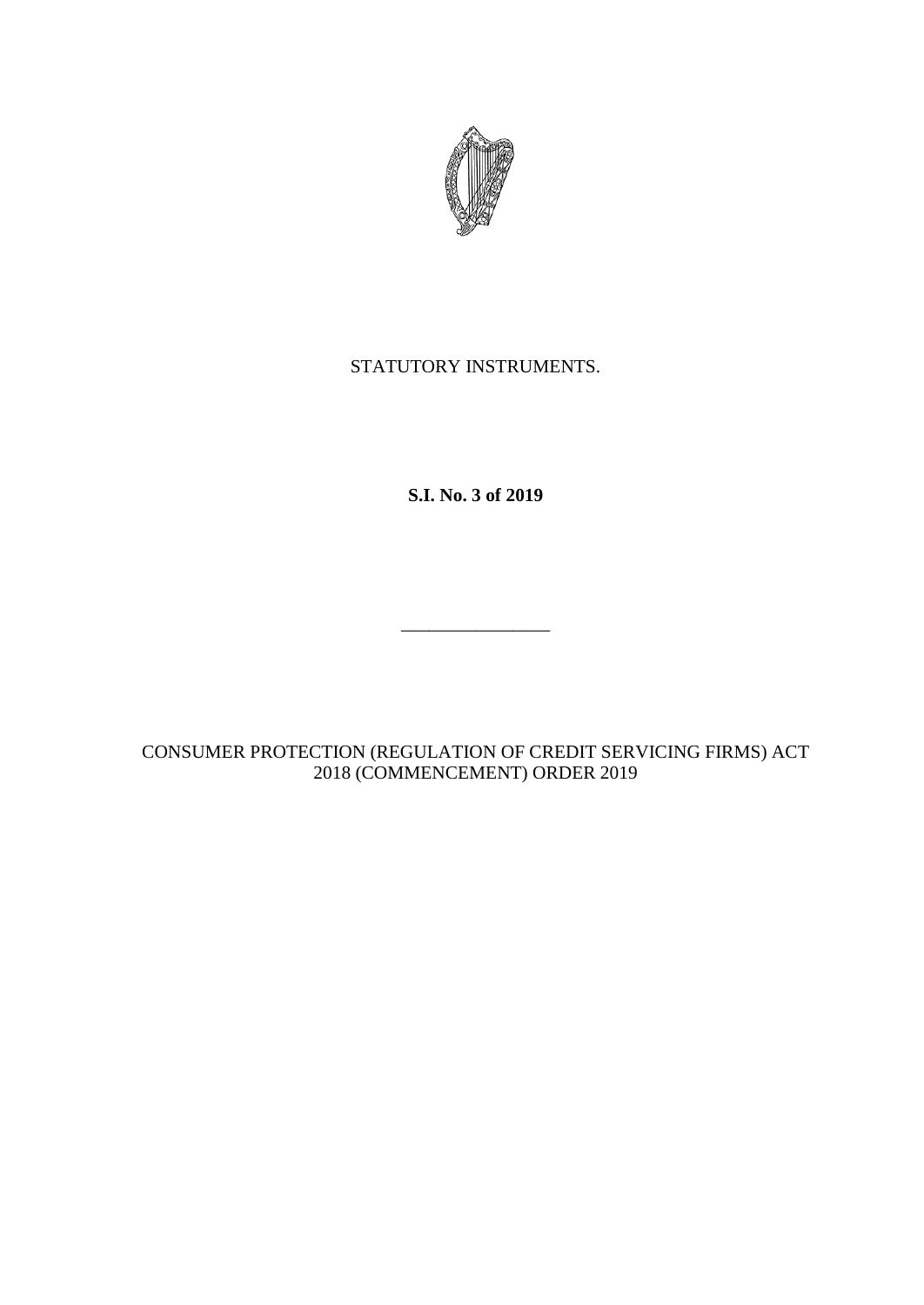## 2 **[3]**

## S.I. No. 3 of 2019 Consumer Protection (Regulation of Credit Servicing Firms) Act 2018 (Commencement) Order 2019

I, Paschal Donohoe, Minister for Finance, in exercise of the powers conferred on me by section 3(3) of the Consumer Protection (Regulation of Credit Servicing Firms) Act 2018 (No. 36 of 2018), hereby order as follows:

1. This Order may be cited as the Consumer Protection (Regulation of Credit Servicing Firms) Act 2018 (Commencement) Order 2019.

2. The 21st day of January 2019 is appointed as the day on which the Consumer Protection (Regulation of Credit Servicing Firms) Act 2018 (No. 36 of 2018) comes into operation.



GIVEN under my Official Seal, 15 January 2019

> PASCHAL DONOHOE, Minister for Finance.

*Notice of the making of this Statutory Instrument was published in "Iris Oifigiúil" of 18th January, 2019*